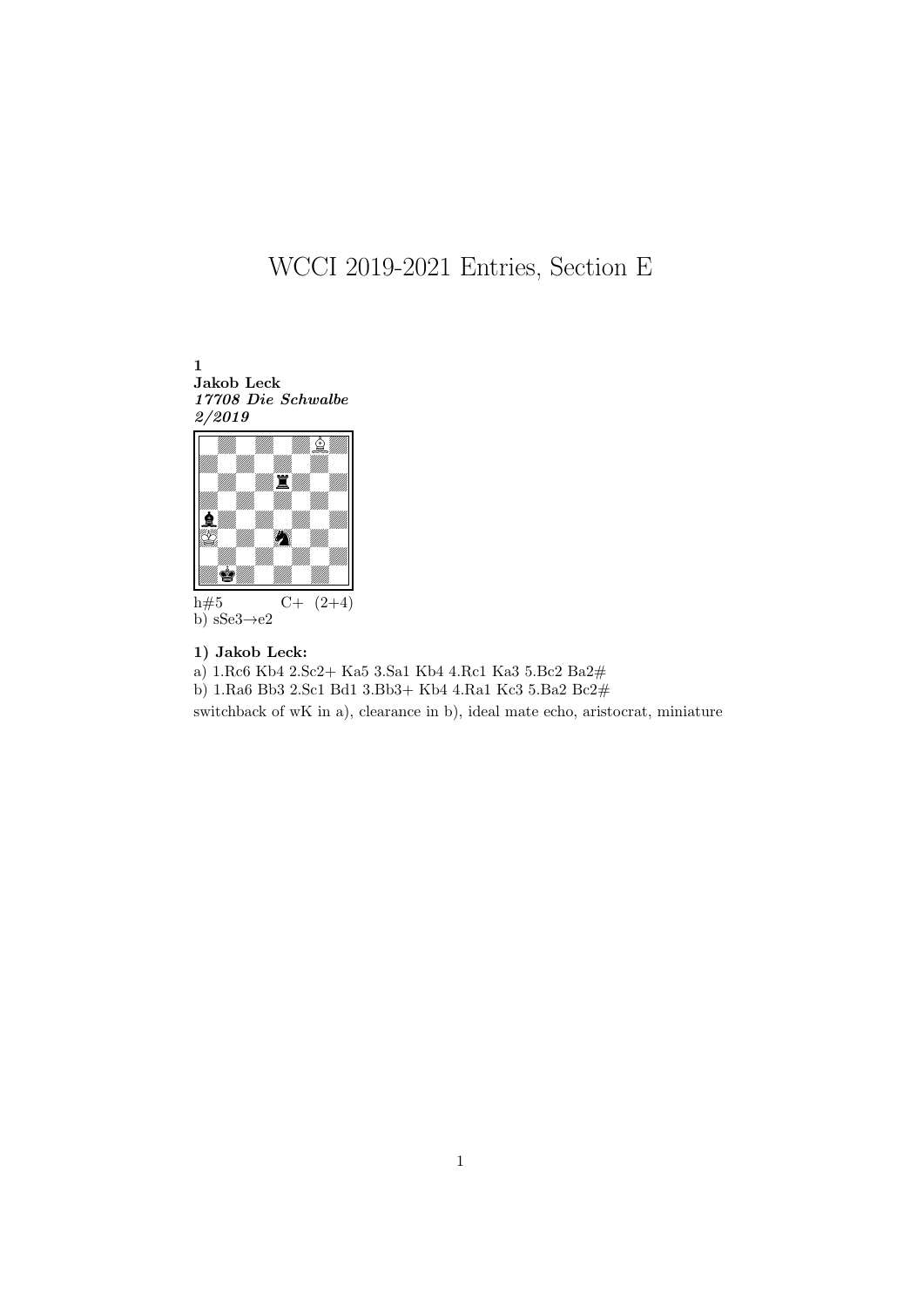2 Jakob Leck E32 Shakhmatnaya Kompozitsiya 2019 3. Prize Section  $h\#3, 5-n$ 



2) Jakob Leck: 1.Re2 Rd2 2.Sd3+ Kc2 3.Kd6 Kxd3 4.Rd5+ Kc4 5.Re6 Rxd5# substitution Maslar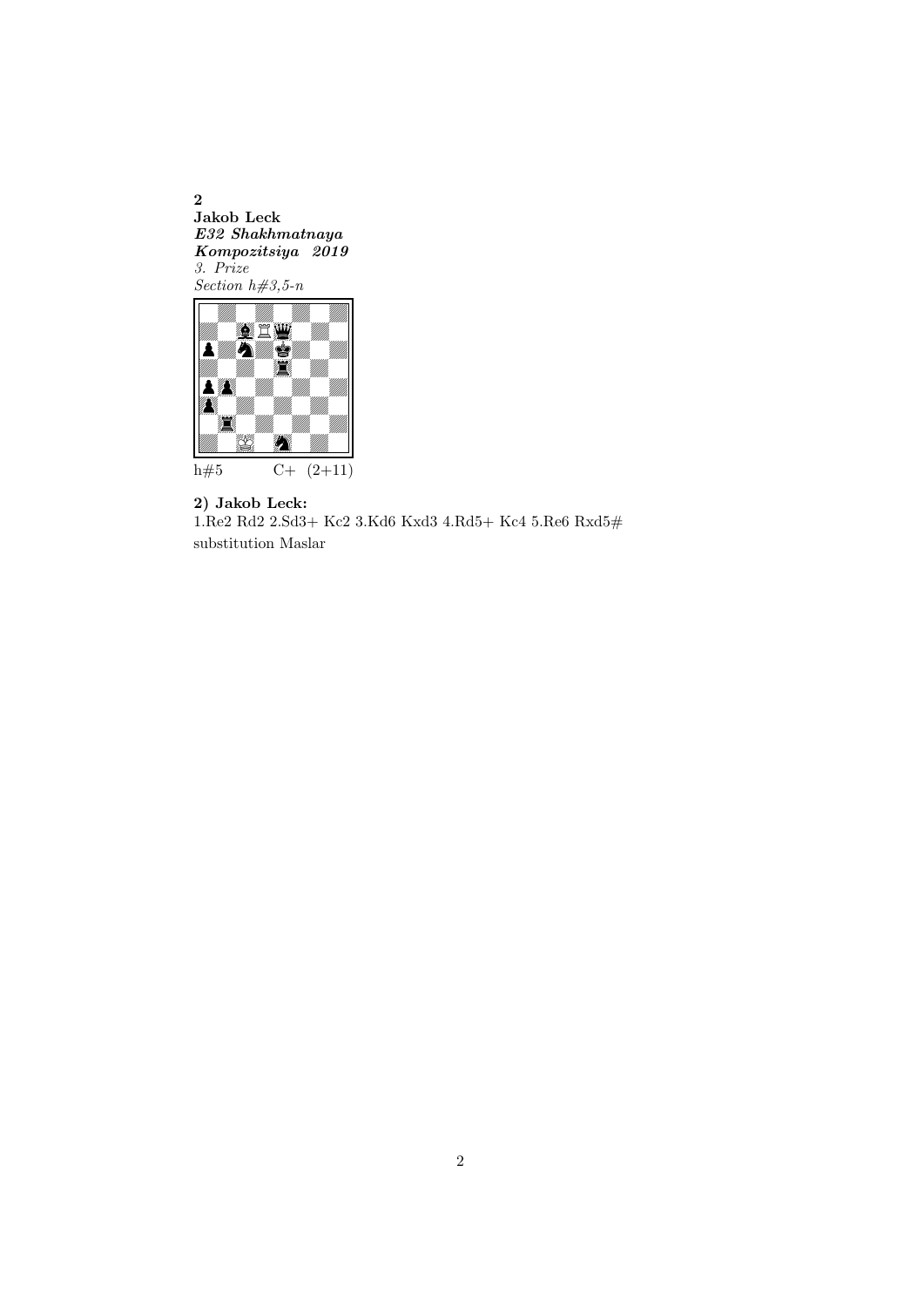3 Jakob Leck 17960 Die Schwalbe 10/2019 299



## 3) Jakob Leck:

1.Rf5 Kxf5 2.d1=R Ke4 3.Be3 Kxe3 4.c1=B+ Ke2 5.Sc2 Kxd1 6.Sa1 Bxc1# double Schnoebelen and phoenix, ideal mate

Note that there exists a new and improved (at the cost of using more material and loosing the ideal mate) version that is not eligible for this tournament since it was published with a co-author (in Die Schwalbe 04/2020), see below. 3a

Jakob Leck Oliver Sick 17960v Die Schwalbe 10/2019



3a) Jakob Leck, Oliver Sick: 1.Rh1 Bxh1 2.c1=R Be4 3.Bd3 Kxd3 4.b1=B+ Kd2 5.Sc4+ Kxc1 6.Ra3 Bxb1#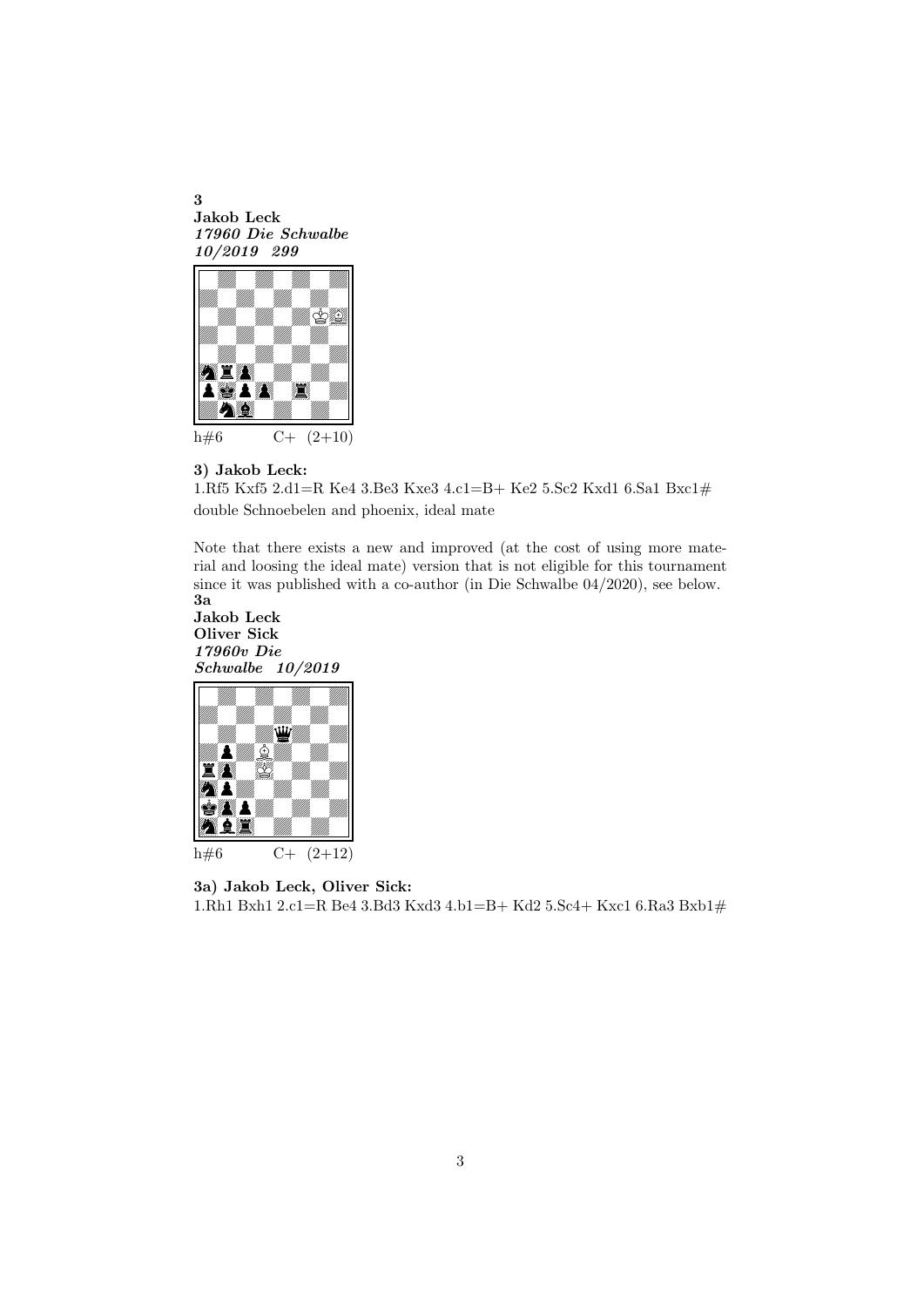4 Jakob Leck H4279 The Problemist 11/2019



h#3  $C+ (3+8)$ 3 solutions

## 4) Jakob Leck:

1)  $1...$  Sf4+(A)  $2$ Ke1(B) Se3  $3$ Be2 Sg2#

2)  $1...$  Se1(B)  $2.Rf3 Sg3+3.Ke3(C) Sg2#$ 

3)  $1...$   $Se3(C)$   $2.Kf3$   $Sxd2+$   $3.Kf4(A)$   $Sg2#$ 

cycle of squares: squares the wS moves to on move 1 and squares where bK is checkmated, mating move is a reversal of the key in each solution, model mates